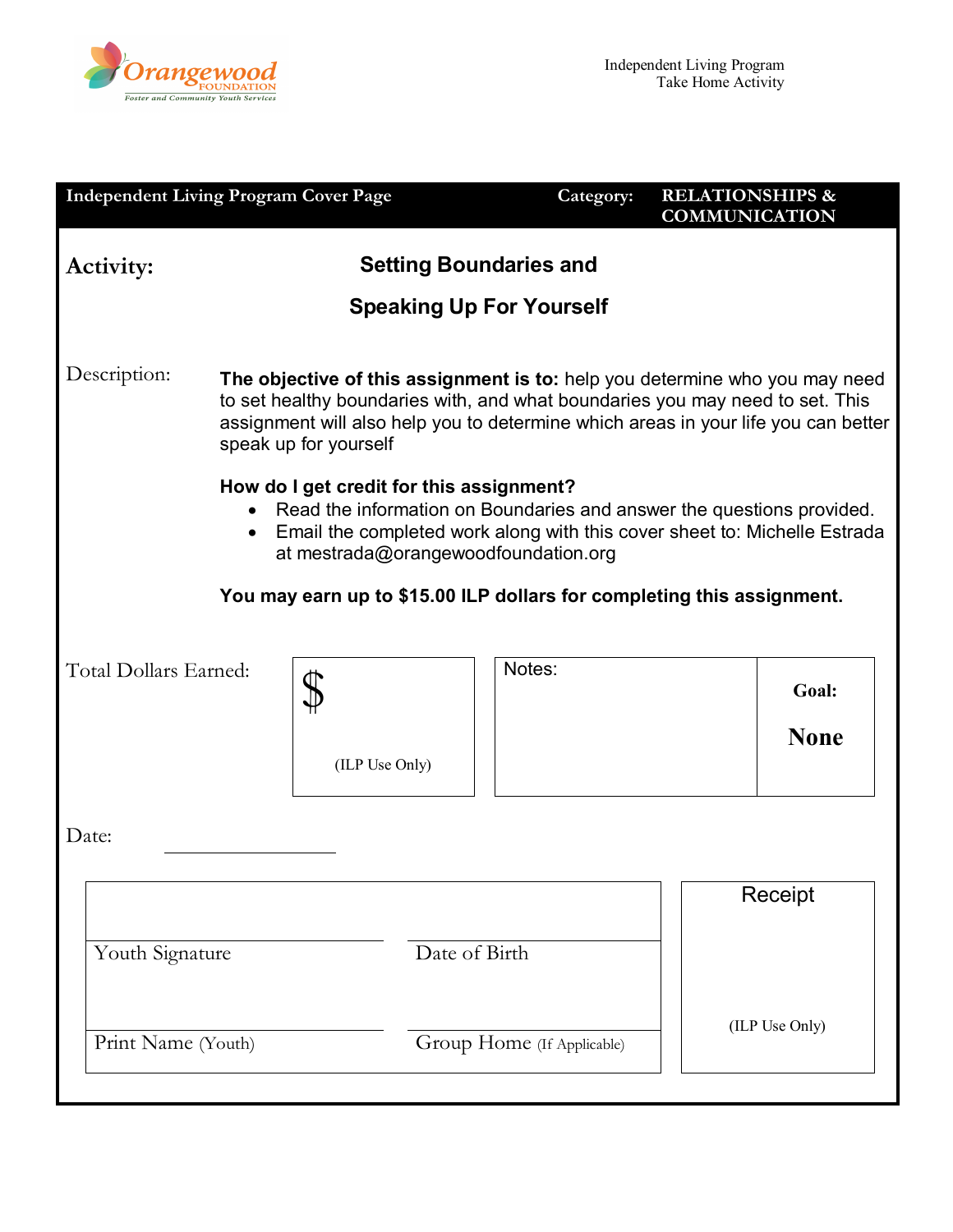

# **Setting Boundaries and Speaking up for Yourself**

### **A boundary is:**

- A necessary skill we need to learn and practice
- A statement we make to ensure we feel safe, heard and respected
- Unique to each of us, based on our beliefs, feelings, needs and intuition
- One of the hardest but best things we can do for our well-being

## **What do boundaries sound like when we say them out loud?**

- "Thank you for the invite, but I won't be able to make it"
- "I'm not sure I can commit to that right now, let me get back to you"
- "Shoot, I wish I could help you out, but I can't today"
- "That isn't funny to me at all, it is actually hurtful"
- "I'm not comfortable doing that so count me out"

#### **How to know if you may need to set more boundaries…**

Ask yourself the following questions. If you answer "yes" to one or more of these, there is a chance you may need to practice setting boundaries in your life

| Do you put other people's<br>needs before your own? | Do you stay in unhealthy<br>relationships and tolerate<br>poor treatment? | Do you have a hard time<br>asking for what you want or<br>need?            |
|-----------------------------------------------------|---------------------------------------------------------------------------|----------------------------------------------------------------------------|
| Do you really, truly know<br>yourself?              | Do you take on too much work<br>or over commit to things?                 | Do you go along with others<br>versus standing up for what<br>you believe? |
| Do you try to fix others with<br>advice or control? | Do you feel responsible for<br>other people's emotions?                   | Do you think saying "no" is<br>rude or mean?                               |

# **Some Key Tips for Setting Boundaries**

- When setting boundaries, it is important to be clear with your needs.
- Communicating our boundaries to other people is HARD
- Discomfort will come on STRONG: anxiety, fear, shame, abandonment sadness and guilt.
- Your body will talk to you fast heart rate, sweating, tense muscles, sick stomach, feeling spaced out or disconnected, stiff, heavy or restless
- Focus on your BREATH + body
- It takes courage and guts to use our voice. Be true to yourself!